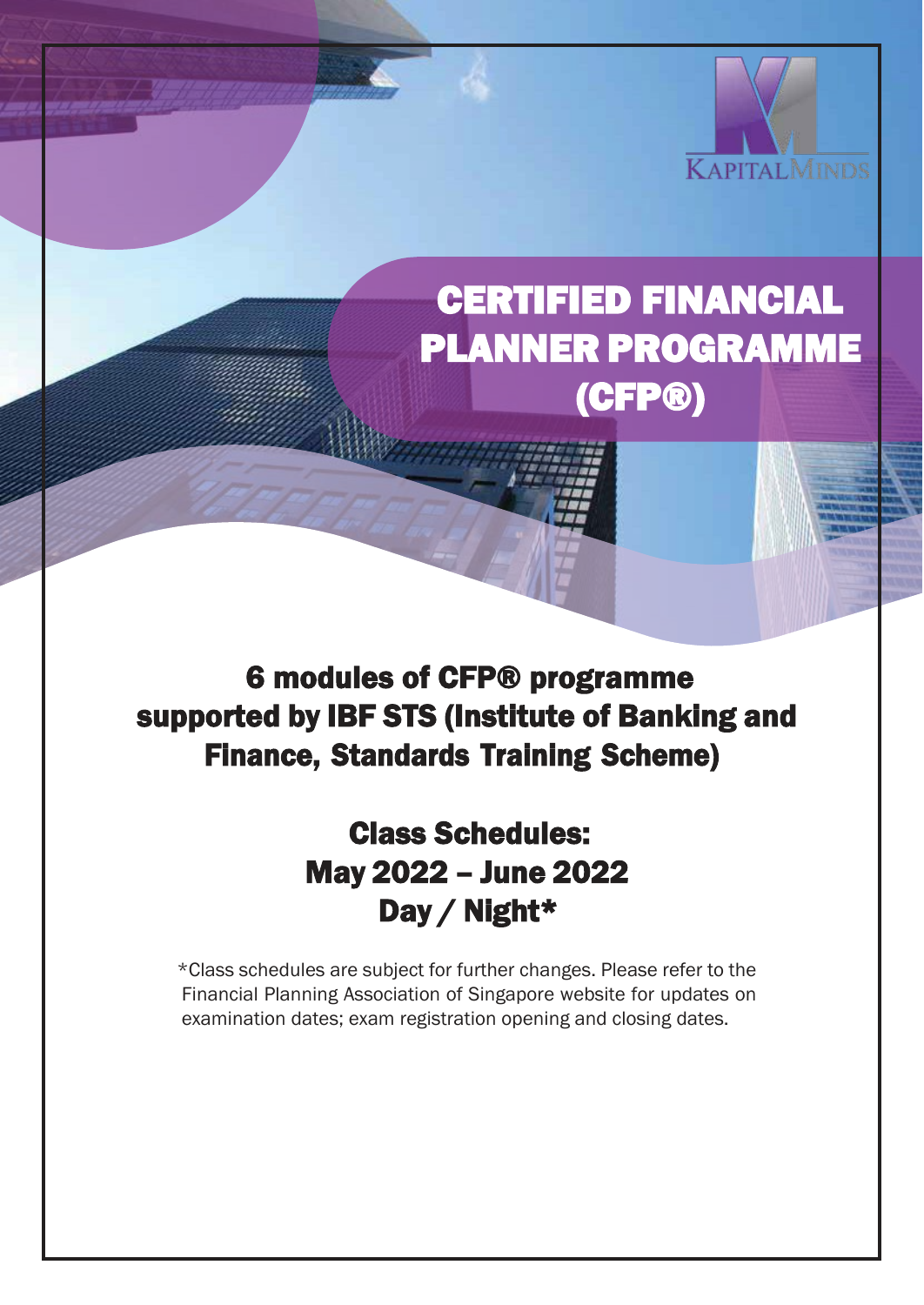## Programme Fee - \$1,177

80% course and assessment fee subsidy available for *Singaporean/Permanent Residents* for training programmes commencing between 1 January 2022 and 30 June 2022

90% co-funding of direct training costs will be eligible for *Singapore Citizens aged 40 years old and above* for training programmes commencing between 1 January 2022 and 30 June 2022

## egister Early!

First Come First Served

#### **Overview**

This programme is the first module of the Certified Financial Planner (CFP®) Education Programme covering a broad range of professional financial topics that form the foundation of a Financial Services Professional. It provides a complete overview of the financial /wealth planning process, the review of all the financial products and instruments, as well as a review of the legal, ethical, and regulatory issues affecting financial planning in Singapore.

The objectives of this programme are to enable participants to perform a role focusing on provision of cash management, investment, insurance, and retirement advice and sustaining relationships with clients with financial planning needs.

Upon successful completion of the course, participants are eligible to apply for the Associate Financial Planner ("AFP") certification and designation with the Financial Planning of Singapore (FPAS) and the IBF level 1 certification.

## Who Should Attend?

Fresh graduates and aspiring individuals who are keen to pursue a career in the financial planning and wealth management industry.

Existing practitioners in the financial services industry (insurance agents; financial consultants; banks relationship managers; wealth managers; tied agents; exempt advisers etc) who would like to obtain professional qualification/ certification.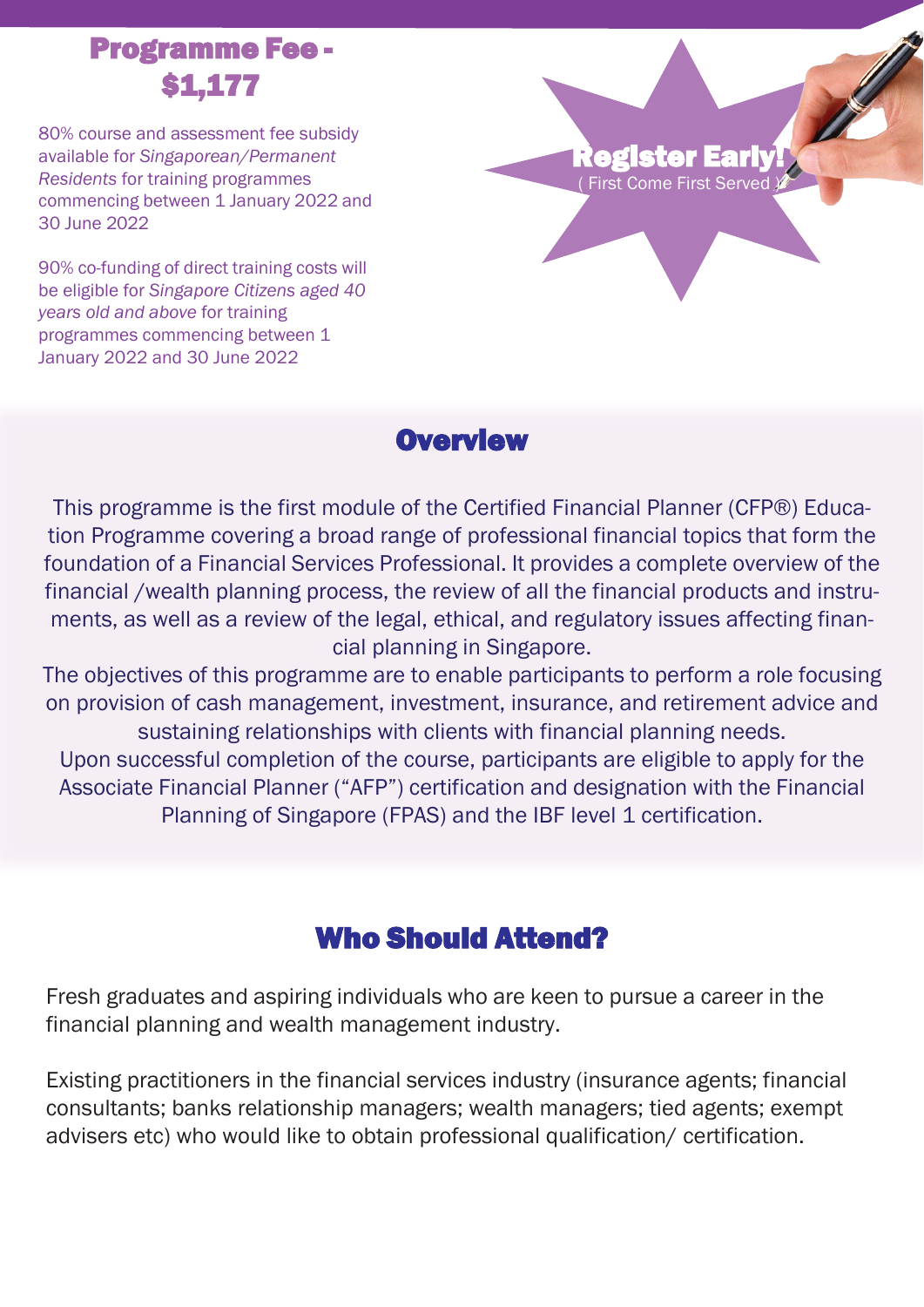

## Topics Covered

- •Time Value for Money
- •Financial Statement Analysis
- •Financial Planning Maths
- •Basic Economic Concepts
- •An Intro to Financial Planning
- •Statistics and Probabilities
- •Intro to Risk Management and Insurance Planning
- •Intro to Tax and Estate Planning
- •Types of Business Structures
- •Intro to Investments
- •CFP Schemes
- •Regulations and Ethics of Financial Planning

## Additional Readings

#### • Required Readings - Financial Planning Regulations

- •Financial Industry Disputes Resolution Centre (FIDReC): How consumers can resolve financial disputes with banks
- •Financial Planning Standards Board (FPSB): Financial Planner Code of Ethics and Professional Responsibilities
- •Certified Financial Planner Board (CFPB): Code of Ethics and Standards of Conduct

## Learning Outcomes

- •Understand the fundamentals of the financial planning process
- •Understand the risk management concepts
- •Appy tax planning strategies to meet the goals of the client
- •Develop estate and Insurance planning strategies for the benefits of clients
- •Develop investment planning strategies to assist clients in meeting financial goals
- •Demonstrate standards of ethical conduct which adhere to the Code of Ethics and
- •Professional Responsibilities developed by the Certified Financial Planner Board of **Standards**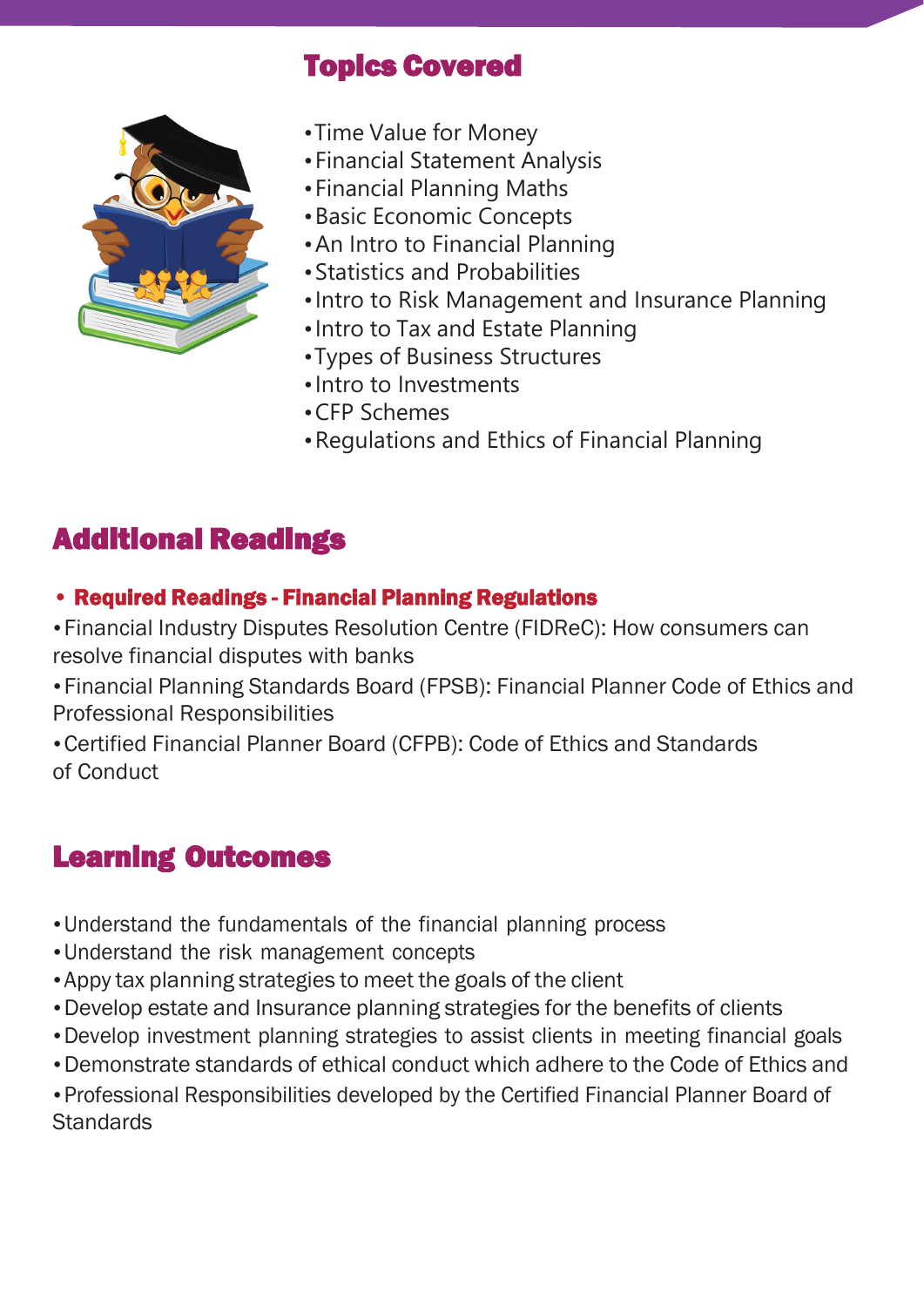

## Delivery Methodology

The course will be conducted through: -Online Webinar Sessions (Zoom) / Face-Face -Online - Self Study / Non-Face-Face

## Course Duration

Training Hours:

-Online Webinar/Face-To-Face (14 hours) -Offline self-study and additional reading /Non-Face to Face (14 hours) -Assessment Hours: (E-Assessment 3 hours) -Total Hours: 31 Hours

## Entry Requirements

- •GCE 'A' Level Certificate; or
- •Diploma; or
- •Minimum of 3 years of relevant working experiences

### Enhanced Funding support for IBF-STS and IBF Credits (Eligible Individuals)

•Company-sponsored or self-sponsored individuals; and

•Singapore Citizens or Singapore Permanent Residents, physically based in Singapore; and

•Successfully completed IBF-STS recognized programme

(Including passing all relevant assessments and examinations).

## Companies eligible to submit claims for company-sponsored participants

•Singapore-based financial Institutions regulated by MAS (licensed or exempt from licensing by MAS)

•FinTech firms certified by Singapore FinTech Association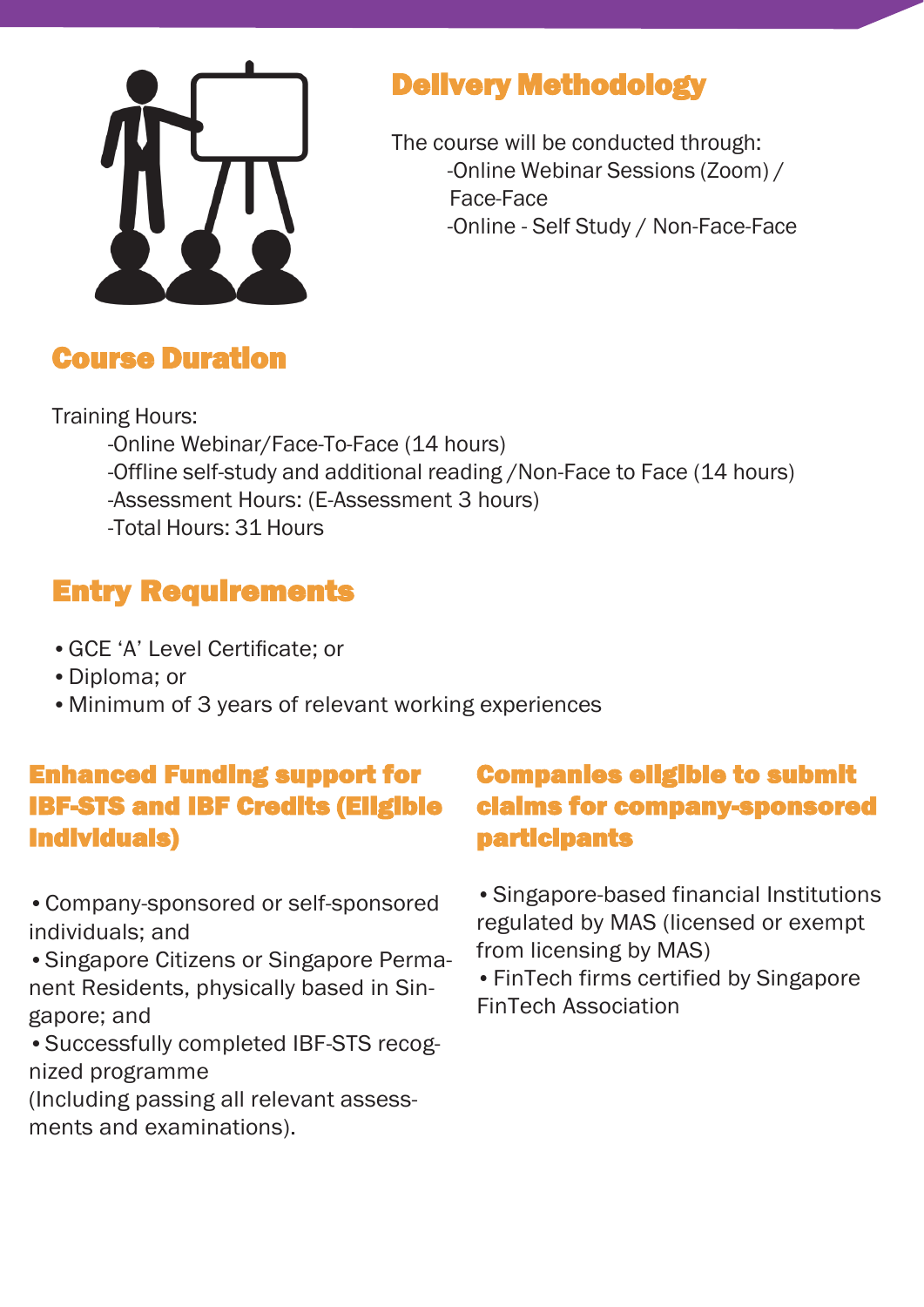# M1 Topics

#### Chapter 1 TIME VALUE OF MONEY

•Explain why the value of money varies across time

•Identify the 4 variables in Simple Time Value of Money

•Calculate Simple TVM problems using formula and the financial calculator.

#### Chapter 2

#### FINANCIAL STATEMENTS ANALYSIS

•Provide financial and economic information about a business entity

- •Users of financial information
- •Make Economic Decisions

#### Chapter 3 FINANCIAL PLANNING MATHS

•Calculation of Financial Plannings and Investment

#### Chapter 4 BASIC ECONOMIC CONCEPTS

- •Business cycle
- •Supply & Demand
- •Economic Indicators
- •Gross Domestic Product

#### Chapter 5 AN INTRO TO FINANCIAL PLANNING

- •Definition of Financial Planning
- •Personal Financial Statements
- •CPF Contribution
- •8 Financial Ratios

#### Chapter 6 STATISTICS AND PROBABILITIES

- •Making sense of Data
- •Distribution Charts/Diagrams
- •Measures of Return

#### Chapter 7

#### INTRO TO RISK MANAGEMENT AND INSURANCE PLANNING

- •Risk management in Financial Planning
- •What is Risk?
- •Personal Risk, Hazards
- •Types of Insurance

#### Chapter 8 INTRO TO TAX AND ESTATE PLANNING

- •What is estate Planning?
- •Rules of Distribution

#### Chapter 9 TYPES OF BUSINESS STRUCTURES

- •Main types of business structures
	- 1. Sole Proprietorship
		- 2. Partnership
		-
		- 3. Company

#### Chapter 10 INTRO TO INVESTMENTS

- •Efficient Market Hypothesis
- •Ordinary Shares
- •Fixed Income/Bonds

#### Chapter 11 CPF SCHEMES

- •CPF
- •Who contributes CPF?
- •Concurrent Employment
- •Schemes

#### Chapter 12 REGULATIONS AND ETHICS OF FINANCIAL PLANNING

- •Committee on Efficient Distribution of Life **Insurance**
- •Financial Advisers/Advisory Act
- •FPAS Code of Ethics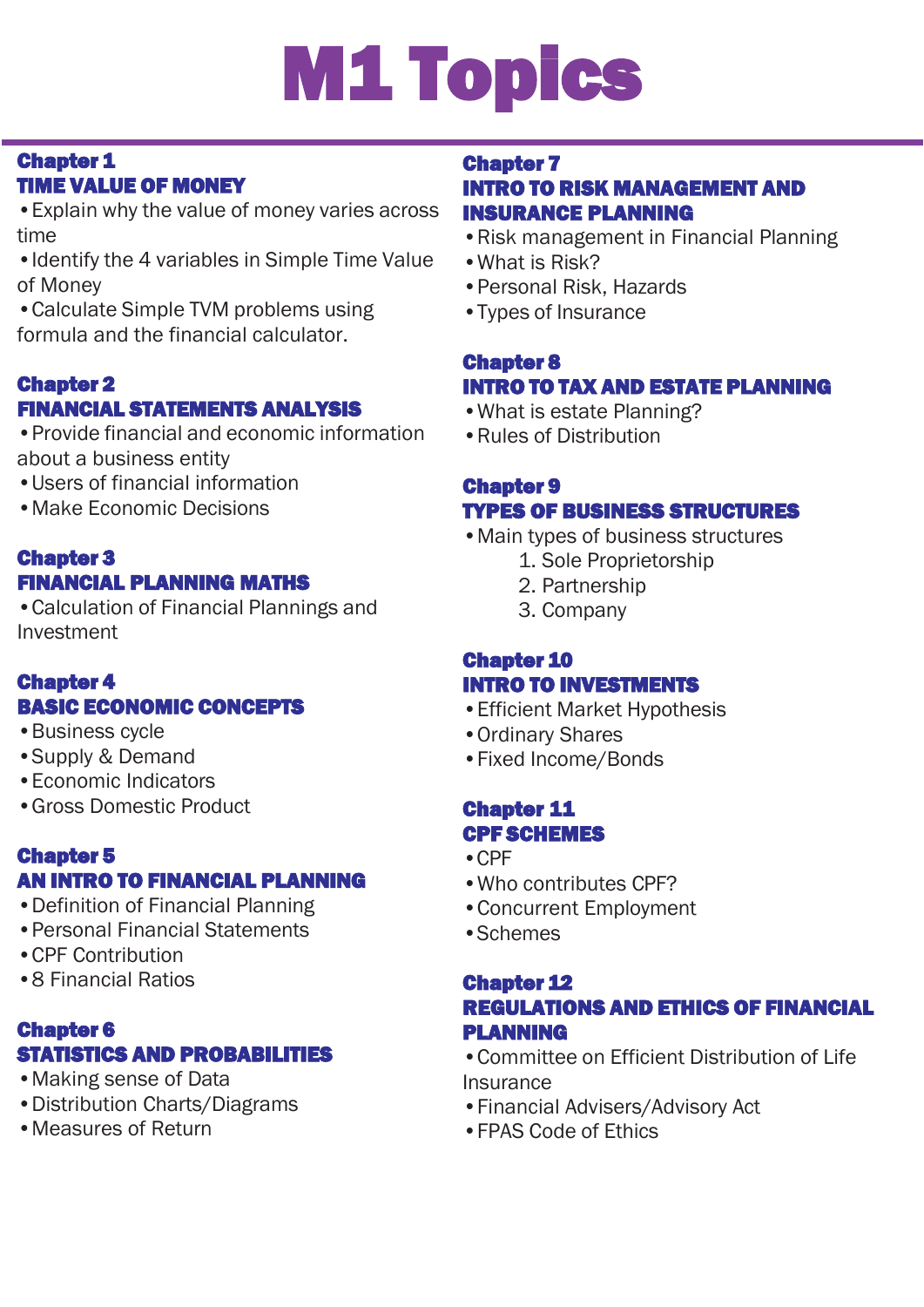## Additional Self-Study Materials

## Required Reading: Financial Planning Regulations

•FAA\_Financial Advisers Act:

j

- •Notice FAA-N02 \_Notice on Appointment and Use of Introducers by Financial Advisers
- •FAA-N03: Notice on Information to Clients and Product Information Disclosure
- •Notice No: FAA-N03\_Notice-on-Information-to-Clients-and-Product-Information-Disclosure
- •MAS Notice FAA-N06\_Prevention of Money Laundering and Countering the Financing of Terrorism - Financial Advisers
- •Guidelines to Notice FAA-N06 on Prevention of Money Laundering and Countering the Financing of Terrorism
- •Notice FAA-N13 Minimum Entry and Examination Requirements for Representatives of Licensed Financial Advisers and Exempt Financial Advisers including continuing education requirements
- •Guideline-No-FSGG01\_Guidelines-on-Fit-and-Proper-Criteria

## FIDReC: How consumers can resolve financial disputes with banksLinks to an external site.

## FPSB FINANCIAL PLANNER CODE OF ETHICS AND PROFESSIONAL RESPONSIBILITY

## CFPB\_CODE OF ETHICS AND STANDARDS OF CONDUCT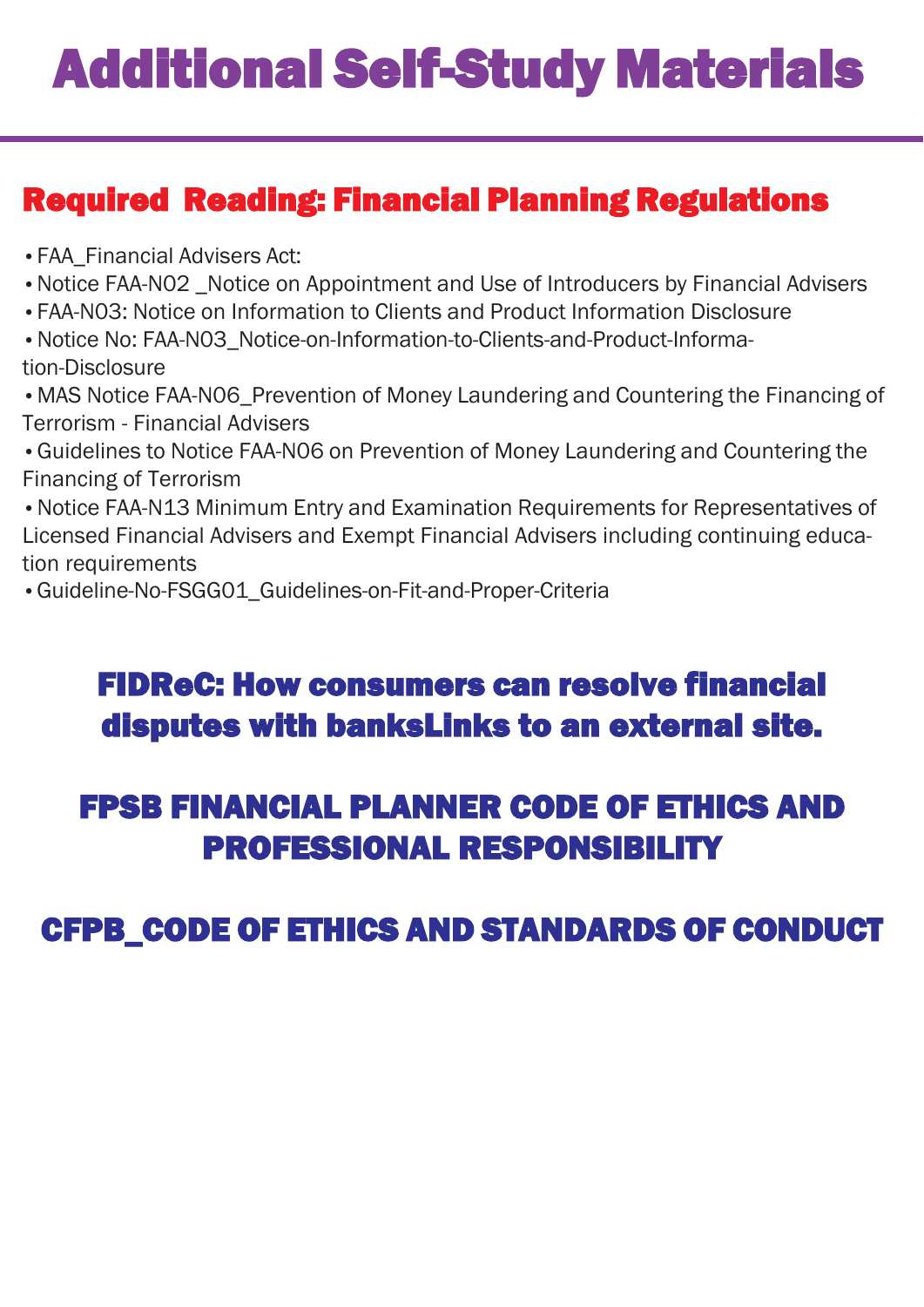#### **(CLASS A) MAY 2022 / JUNE 2022 [DAY SCHEDULE]**

Delivery Modes: 1. Webinar (F2F) = Webinar - Face to Face, 2. Self-Study (N-F2F) = Self-Study - Non Face to Face

| <b>MODULE 1-THU, FRI</b> |                                                            | ASSOCIATE FINANCIAL PLANNER PROGRAMME - IBF LEVEL 1 (Every Thursday, Friday) |                   |        |                 |                   |                   |  |  |  |  |
|--------------------------|------------------------------------------------------------|------------------------------------------------------------------------------|-------------------|--------|-----------------|-------------------|-------------------|--|--|--|--|
| Lesson                   | <b>Date</b>                                                | <b>Time</b>                                                                  | Mode              | Lesson | <b>Date</b>     | <b>Time</b>       | Mode              |  |  |  |  |
|                          | Thu 05 May 2022                                            | $2$ PM $-6.00$ PM                                                            | Webinar (F2F)     |        | Thu 19 May 2022 | $2$ PM $-6.00$ PM | Webinar (F2F)     |  |  |  |  |
|                          | Fri 06 May 2022                                            | 3.5 hours                                                                    | Self-Study (NF2F) | 6      | Fri 20 May 2022 | 3.5 hours         | Self-Study (NF2F) |  |  |  |  |
|                          | Thu 12 May 2022                                            | $2$ PM $-6.00$ PM                                                            | Webinar (F2F)     |        | Thu 26 May 2022 | $2$ PM $-6.00$ PM | Webinar (F2F)     |  |  |  |  |
|                          | Fri 13 May 2022                                            | 3.5 hours                                                                    | Self-Study (NF2F) | 8      | Fri 27 May 2022 | 3.5 hours         | Self-Study (NF2F) |  |  |  |  |
|                          | EXAM: Wednesday, 13 July 2022, 2 PM to 5 PM (E-Assessment) |                                                                              |                   |        |                 |                   |                   |  |  |  |  |

#### **(CLASS B) May 2022 / JUNE 2022 [DAY SCHEDULE]**

Delivery Modes: 1. Webinar (F2F) = Webinar - Face to Face, 2. Self-Study (N-F2F) = Self-Study - Non Face to Face

| <b>MODULE 1 - SUN</b> |                 | ASSOCIATE FINANCIAL PLANNER PROGRAMME - IBF LEVEL 1 (Every Sunday) |                                                            |        |                  |                       |                   |  |
|-----------------------|-----------------|--------------------------------------------------------------------|------------------------------------------------------------|--------|------------------|-----------------------|-------------------|--|
| <b>Lesson</b>         | <b>Date</b>     | <b>Time</b>                                                        | <b>Mode</b>                                                | Lesson | <b>Date</b>      | <b>Time</b>           | <b>Mode</b>       |  |
|                       | Sun 08 May 2022 | $9.30$ AM $- 1.00$ PM                                              | Webinar (F2F)                                              |        | Sun 29 May 2022  | $9.30$ AM $- 1.00$ PM | Webinar (F2F)     |  |
|                       | Sun 08 May 2022 | 3.5 hours                                                          | Self-Study (NF2F)                                          | 6      | Sun 29 May 2022  | 3.5 hours             | Self-Study (NF2F) |  |
|                       | Sun 22 May 2022 | $9.30$ AM $- 1.00$ PM                                              | Webinar (F2F)                                              |        | Sun 05 June 2022 | $9.30$ AM $- 1.00$ PM | Webinar (F2F)     |  |
|                       | Sun 22 May 2022 | 3.5 hours                                                          | Self-Study (NF2F)                                          | 8      | Sun 05 June 2022 | 3.5 hours             | Self-Study (NF2F) |  |
|                       |                 |                                                                    | EXAM: Wednesday, 13 July 2022, 2 PM to 5 PM (E-Assessment) |        |                  |                       |                   |  |

#### **(CLASS C) May 2022 / JUNE 2022 [DAY SCHEDULE]**

Delivery Modes: 1. Webinar (F2F) = Webinar - Face to Face, 2. Self-Study (N-F2F) = Self-Study - Non Face to Face

|        | $MODULE 1 - TUE, WED$ | ASSOCIATE FINANCIAL PLANNER PROGRAMME - IBF LEVEL 1 (Every Tuesd a y ) |                                                            |               |                  |                    |                   |  |  |
|--------|-----------------------|------------------------------------------------------------------------|------------------------------------------------------------|---------------|------------------|--------------------|-------------------|--|--|
| Lesson | <b>Date</b>           | <b>Time</b>                                                            | <b>Mode</b>                                                | <b>Lesson</b> | <b>Date</b>      | <b>Time</b>        | <b>Mode</b>       |  |  |
|        | Tue 10 May 2022       | $2$ PM $- 6.00$ PM                                                     | Webinar (F2F)                                              |               | Tue 24 May 2022  | $2$ PM $- 6:00$ PM | Webinar (F2F)     |  |  |
|        | Wed 11 May 2022       | 3.5 hours                                                              | Self-Study (NF2F)                                          | $\mathbf{b}$  | Wed 25 May 2022  | 3.5 hours          | Self-Study (NF2F) |  |  |
|        | Tue 17 May 2022       | Webinar (F2F)<br>$2$ PM $-6.00$ PM                                     |                                                            |               | Tue 31 May 2022  | $2$ PM $- 6.00$ PM | Webinar (F2F)     |  |  |
| 4      | Wed 18 May 2022       | 3.5 hours                                                              | Self-Study (NF2F)                                          | 8             | Wed 01 June 2022 | 3.5 hours          | Self-Study (NF2F) |  |  |
|        |                       |                                                                        | EXAM: Wednesday, 13 July 2022, 2 PM to 5 PM (E-Assessment) |               |                  |                    |                   |  |  |

#### **(CLASS D) May 2022 / JUNE 2022 [DAY SCHEDULE]**

Delivery Modes: 1. Webinar (F2F) = Webinar - Face to Face, 2. Self-Study (N-F2F) = Self-Study - Non Face to Face

|               | MODULE 1 - SUN, MON                                        | ASSOCIATE FINANCIAL PLANNER PROGRAMME - IBF LEVEL 1 (Every Thursday, Saturday) |                   |        |                  |                    |                   |  |  |  |  |
|---------------|------------------------------------------------------------|--------------------------------------------------------------------------------|-------------------|--------|------------------|--------------------|-------------------|--|--|--|--|
| <b>Lesson</b> | <b>Date</b>                                                | <b>Time</b>                                                                    | <b>Mode</b>       | Lesson | <b>Date</b>      | <b>Time</b>        | <b>Mode</b>       |  |  |  |  |
|               | Sun 22 May 2022                                            | $2$ PM $-6.00$ PM                                                              | Webinar (F2F)     |        | Sun 05 June 2022 | $2$ PM $-6.00$ PM  | Webinar (F2F)     |  |  |  |  |
|               | Mon, 23 May 2022                                           | 3.5 hours                                                                      | Self-Study (NF2F) | 6      | Mon 06 June 2022 | 3.5 hours          | Self-Study (NF2F) |  |  |  |  |
|               | Sun 29 May 2022                                            | $2$ PM $-6.00$ PM                                                              | Webinar (F2F)     |        | Sun 12 June 2022 | $2$ PM $- 6.00$ PM | Webinar (F2F)     |  |  |  |  |
|               | Mon 30 May 2022                                            | 3.5 hours                                                                      | Self-Study (N2F)  | 8      | Mon 13 June 2022 | 3.5 hours          | Self-Study (NF2F) |  |  |  |  |
|               | EXAM: Wednesday, 13 July 2022, 2 PM to 5 PM (E-Assessment) |                                                                                |                   |        |                  |                    |                   |  |  |  |  |